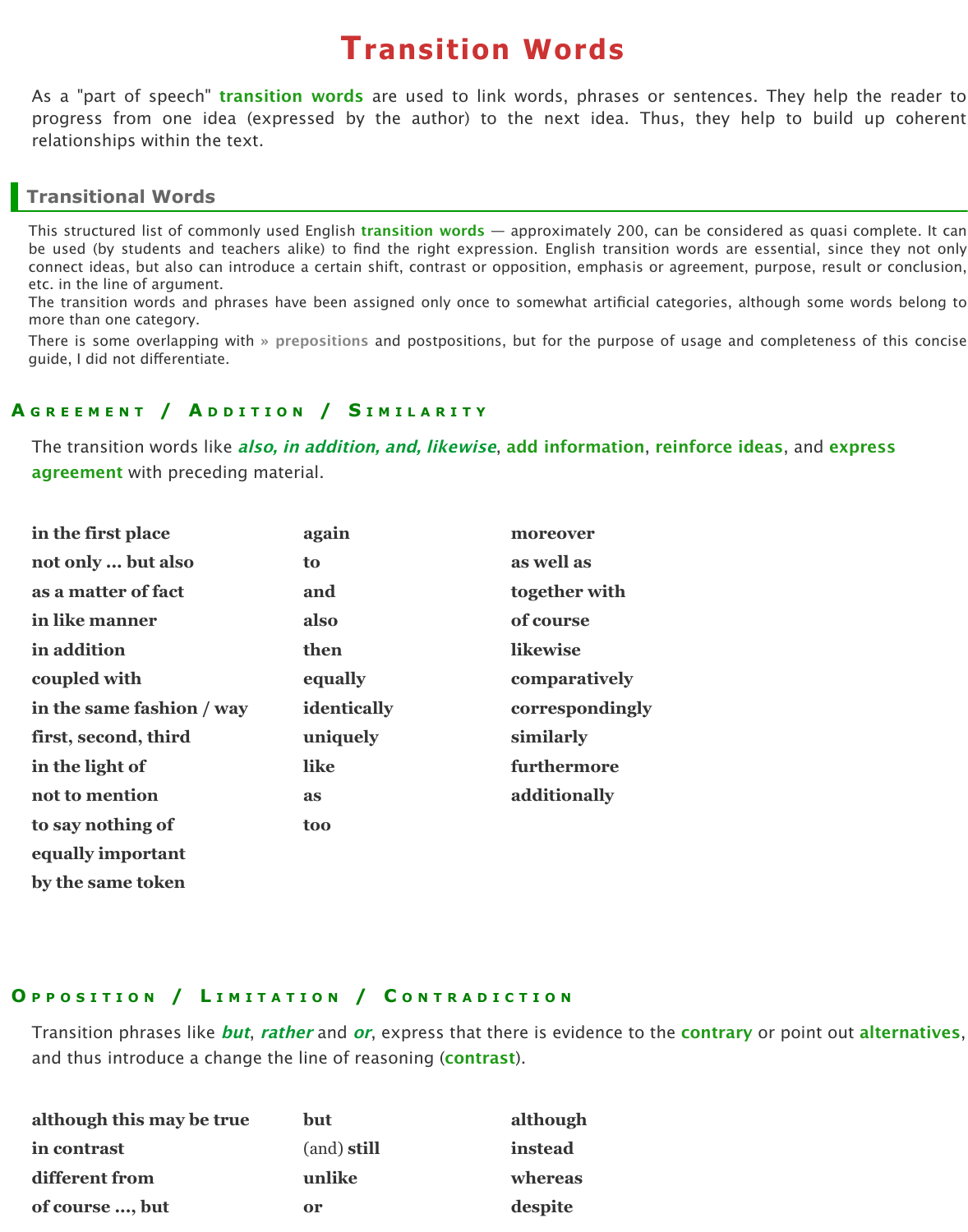| on the other hand | (and) yet      | conversely      |
|-------------------|----------------|-----------------|
| on the contrary   | while          | otherwise       |
| at the same time  | albeit         | however         |
| in spite of       | <b>besides</b> | rather          |
| even so / though  | as much as     | nevertheless    |
| be that as it may | even though    | nonetheless     |
| then again        |                | regardless      |
| above all         |                | notwithstanding |
| in reality        |                |                 |
|                   |                |                 |

## **C AUSE / C ONDITION / P URPOSE**

**after all**

These transitional phrases present specific **conditions** or **intentions**.

| in the event that         | If         | in case        |
|---------------------------|------------|----------------|
| granted (that)            | then       | provided that  |
| as / so long as           | unless     | given that     |
| on (the) condition (that) |            | only / even if |
| for the purpose of        | when       | so that        |
| with this intention       | whenever   | so as to       |
| with this in mind         | while      | owing to       |
| in the hope that          |            | inasmuch as    |
| to the end that           | because of | due to         |
| for fear that             | as         |                |
| in order to               | since      |                |
| seeing / being that       | while      |                |
| in view of                | lest       |                |

# **E XAMPLES / S UPPORT / E MPHASIS**

These transitional devices (like **especially**) are used to introduce examples as **support**, to indicate **importance** or as an **illustration** so that an idea is cued to the reader.

| in other words        | notably    | in fact        |
|-----------------------|------------|----------------|
| to put it differently | including  | in general     |
| for one thing         | like       | in particular  |
| as an illustration    | to be sure | in detail      |
| in this case          | namely     | for example    |
| for this reason       | chiefly    | for instance   |
| to put it another way | truly      | to demonstrate |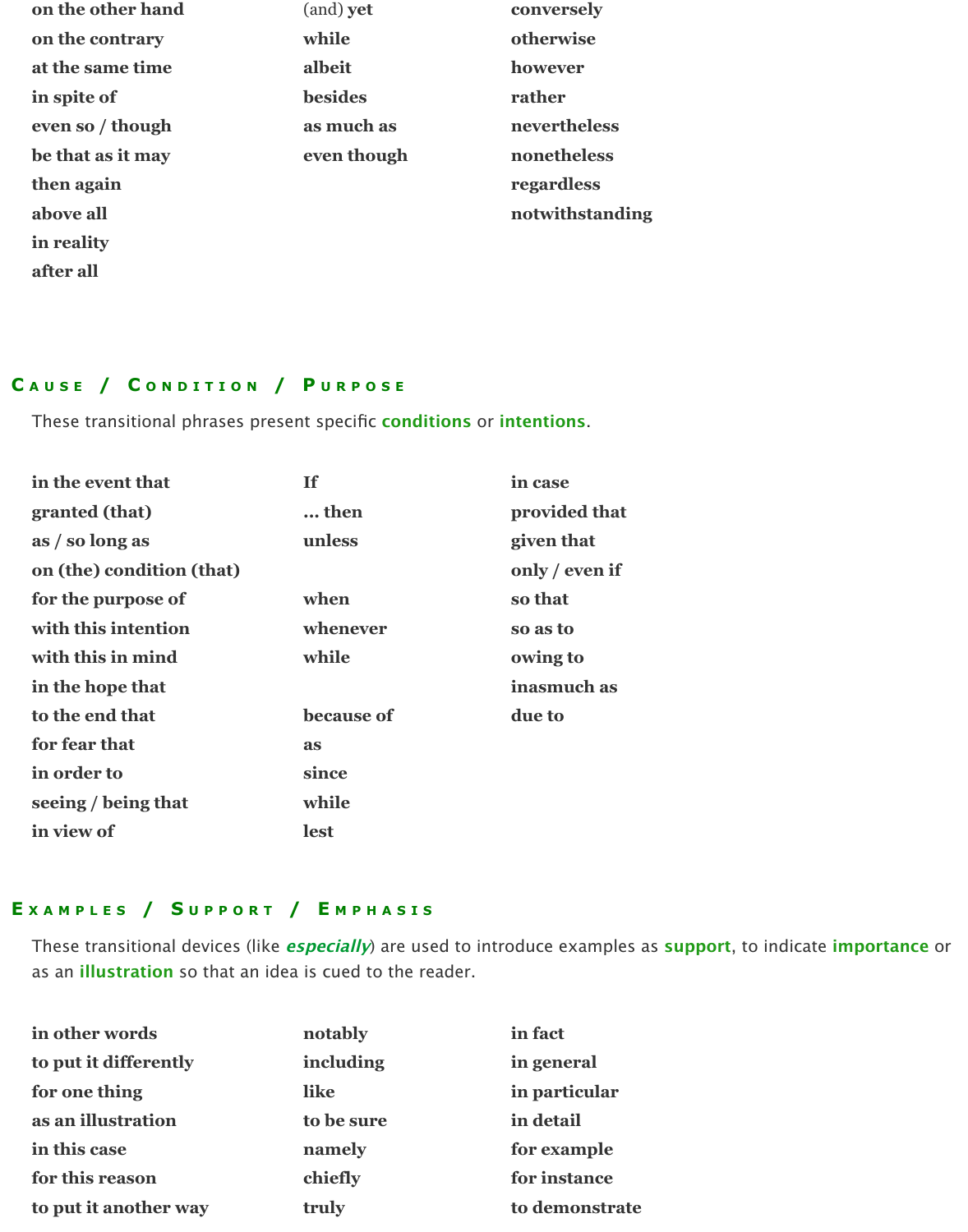| that is to say           | indeed              | to emphasize |
|--------------------------|---------------------|--------------|
| with attention to        | certainly           | to repeat    |
| by all means             | surely              | to clarify   |
|                          | markedly            | to explain   |
|                          | such as             | to enumerate |
|                          |                     |              |
| important to realize     | especially          |              |
| another key point        | explicitly          |              |
| first thing to remember  | specifically        |              |
| most compelling evidence | expressly           |              |
| must be remembered       | surprisingly        |              |
| point often overlooked   | frequently          |              |
| to point out             | significantly       |              |
| on the positive side     | <b>particularly</b> |              |
| on the negative side     |                     |              |
| with this in mind        |                     |              |

## **E FFECT / C ONSEQUENCE / R ESULT**

Some of these transition words (**thus, then, accordingly, consequently, therefore, henceforth**) are time words that are used to show that **after** a particular time there was a **consequence** or an **efect**.

Note that **for** and **because** are placed before the cause/reason. The other devices are placed before the consequences or efects.

| as a result               | for         | consequently |
|---------------------------|-------------|--------------|
| under those circumstances | thus        | therefore    |
| in that case              | because the | thereupon    |
| for this reason           | then        | forthwith    |
| in effect                 | hence       | accordingly  |
|                           |             | henceforth   |

#### **C ONCLUSION / S UMMARY / R ESTATEMENT**

These transition words and phrases **conclude**, **summarize** and / or **restate** ideas, or indicate a final **general statement**. Also some words (like **therefore**) from the **Efect / Consequence** category can be used to summarize.

| as can be seen        | after all     | by and large |
|-----------------------|---------------|--------------|
| generally speaking    | in fact       | to sum up    |
| in the final analysis | in summary    | on the whole |
| all things considered | in conclusion | in any event |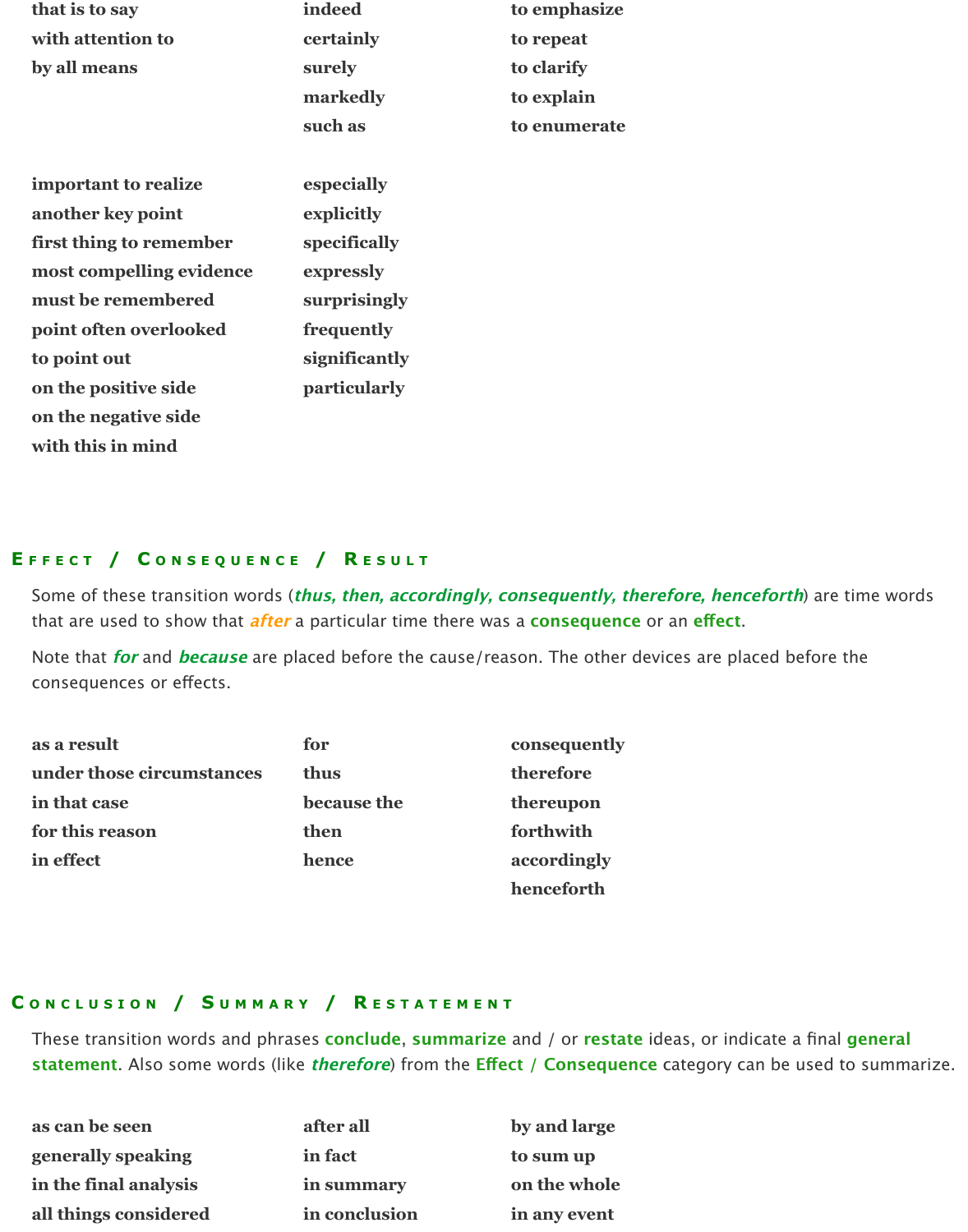| as shown above     | in short     | in either case    |
|--------------------|--------------|-------------------|
| in the long run    | in brief     | all in all        |
| given these points | in essence   |                   |
| as has been noted  | to summarize | <b>Obviously</b>  |
| in a word          | on balance   | <b>Ultimately</b> |
| for the most part  | altogether   | <b>Definitely</b> |
|                    | overall      |                   |
|                    | ordinarily   |                   |
|                    | usually      |                   |

## **T IME / C HRONOLOGY / S EQUENCE**

These transitional words (like **finally**) have the function of limiting, restricting, and defining **time**. They can be used either alone or as part of **adverbial expressions**.

| at the present time    | after    | henceforth   |
|------------------------|----------|--------------|
| from time to time      | later    | whenever     |
| sooner or later        | last     | eventually   |
| at the same time       | until    | meanwhile    |
| up to the present time | till     | further      |
| to begin with          | since    | during       |
| in due time            | then     | in time      |
| as soon as             | before   | prior to     |
| as long as             | hence    | forthwith    |
| in the meantime        | since    | straightaway |
| in a moment            | when     |              |
| without delay          | once     | by the time  |
| in the first place     | about    | whenever     |
| all of a sudden        | next     |              |
| at this instant        | now      | until now    |
| first, second          |          | now that     |
|                        |          |              |
| immediately            | formerly | instantly    |
| quickly                | suddenly | presently    |
| finally                | shortly  | occasionally |

Many transition words in the time category (**consequently; first, second, third; further; hence; henceforth; since; then, when; and whenever**) have other uses.

Except for the numbers (**first, second, third**) and **further** they add a meaning of **time** in expressing conditions, qualifications, or reasons. The numbers are also used to **add information** or **list examples**. **Further** is also used to indicate added space as well as added time.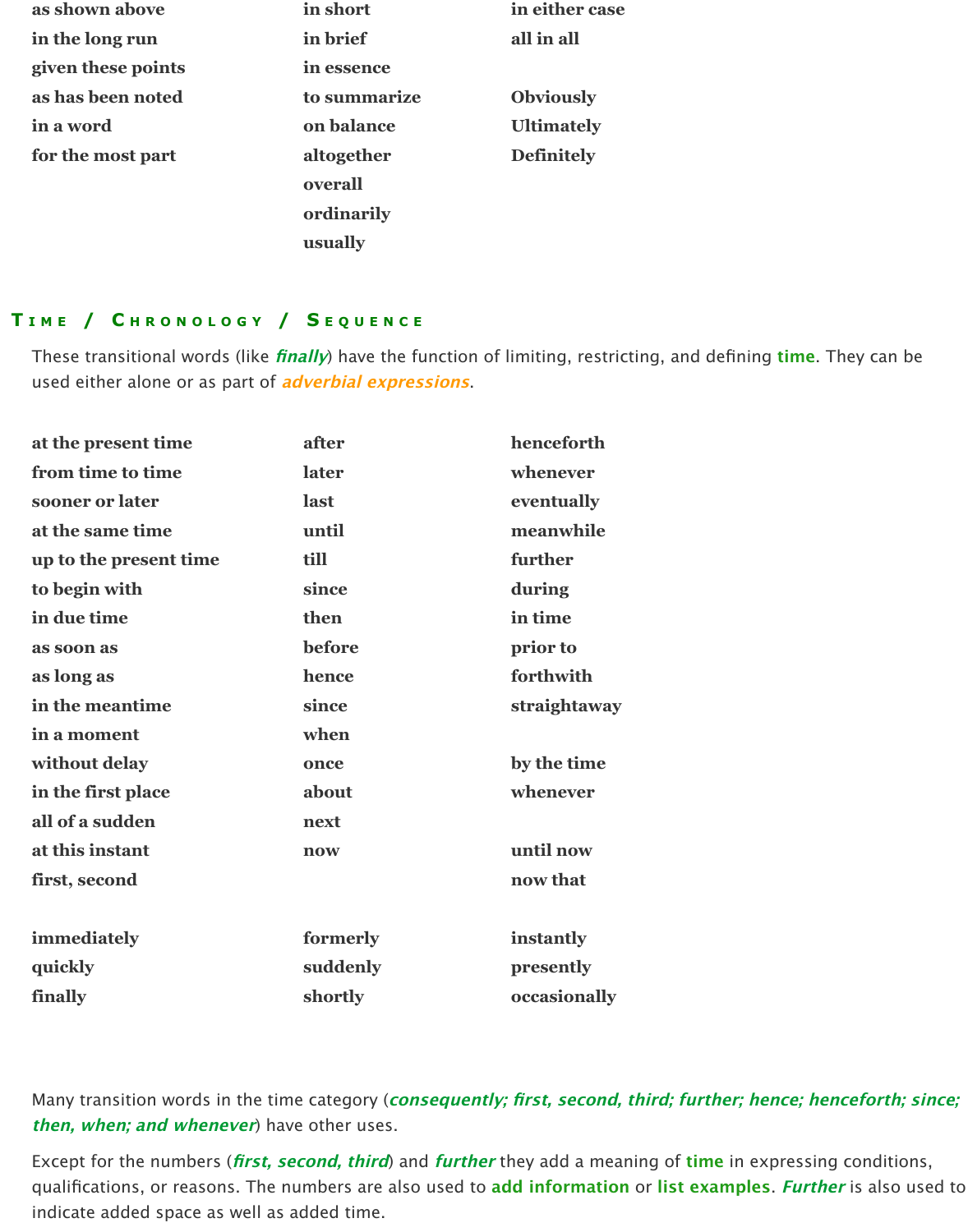| here and there    | over      | between       |
|-------------------|-----------|---------------|
| in the foreground | near      | before        |
| in the background | above     | alongside     |
| in the center of  | below     | amid          |
|                   | down      | among         |
| adjacent to       | <b>up</b> | beneath       |
| opposite to       | under     | <b>beside</b> |
|                   |           | behind        |
|                   |           | across        |
|                   |           |               |

# **List of Transition Words**

Transition Words are also sometimes called (or put in the category of) Connectir *download* them via this link to the category page:

**» Linking Words & Connecting Words** as a PDF.

It contains all the **transition words** listed on this site. The image to the left give like.

### **Usage of Transition Words in Essays**

Transition words and phrases are vital devices for **essays**, papers or other litera connections and transitions between sentences and paragraphs. They thus give structure (see also: a **» List of Synonyms**).

All English *transition words* and *phrases* (sometimes also called 'conjunctive adverting **[coordinating conjunctions](http://www.smart-words.org/linking-words/#download)**: they connect two words, phrases or clauses together